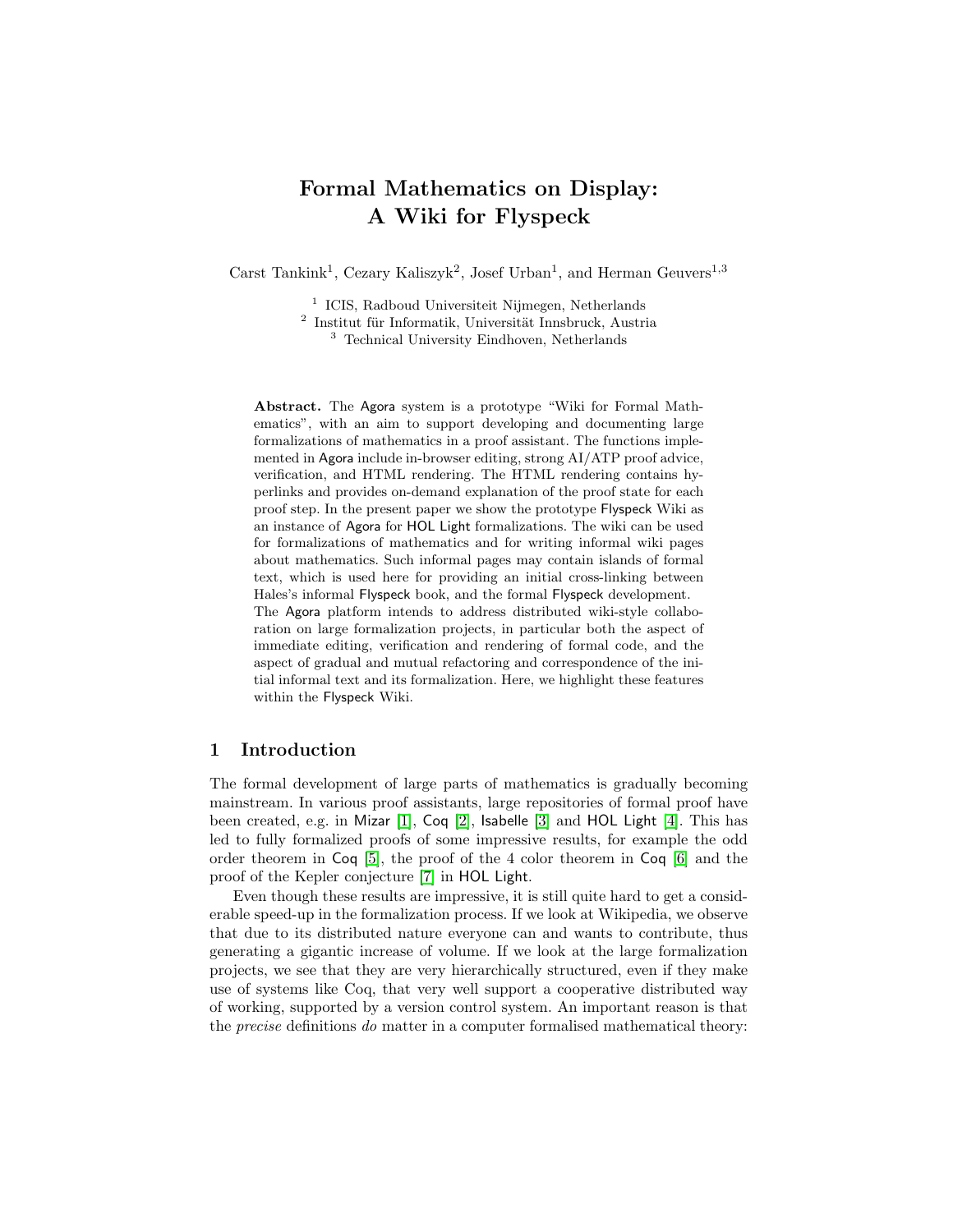some definitions work better than others and the structure of the library impacts the way you work with it.

There are other reasons why formalization is progressing at a much slower rate than, e.g. Wikipedia. One important reason is that it is very hard to get access to a library of formalised mathematics and to reuse it: specific features and notational choices matter a lot and the library consists of such an enormous amount of detailed formal code that it is hard to understand the purpose and use of its ingredients. Basically, a formal repository consists of computer code (be it in a proof assistant's language and not in a programming language) that has the same problems regarding understanding, modularity and documentation. Finally, if you want to make a contribution to a library of formalized mathematics, it really has to be all completely verified until the final proof step. And giving formal proofs in a proof assistant is very laborious.

To remedy this situation we have been developing the Agora platform: wiki technology that supports the development of large coherent repositories of formalised mathematics. We illustrate our work by focusing on the case of a wiki for the Flyspeck project, but the aims of Agora are wider. In short we want to provide proof assistant users the tools to

- 1. Document and display their developments for others to be read and studied,
- 2. Cooperate on formalizations,
- 3. Speed up the proving by giving them special proof support via AI/ATP tools.

All this is integrated in one web-based framework, which aims at being a "Wiki for Formal Mathematics". In the present paper we highlight and advocate our framework by showing the prototype Flyspeck Wiki. We now first elaborate on the three points mentioned above and indicate how we support these in Agora.

Documenting formal proofs An important question is how to communicate large formalizations. There are several different communities to communicate to: PA users that want to cooperate or want to build further on the development, interested readers who want to understand the precise choices made in the formalization and mathematicians who want to convince themselves that it is really the proper theorem that has been proven. Communicating a formal proof is hard, just as hard as communicating a computer program.

Agora provides a wiki based approach: Formal proofs are basically program code in a high-level programming language, which needs to be documented to be understandable and maintainable. A proof development is also special, because there (almost always) already is a documentation, which is the mathematical document (a book or an article) describing the mathematics (definitions, notation, lemmas, proofs, examples). This is what we call the informal mathematics as opposed to the formal mathematics which is the mathematics as it lives inside a proof assistant. These days, informal mathematics consists of LATEX files and formal mathematics usually consist of a set of text files that are given as input to a proof assistant to be checked for correctness.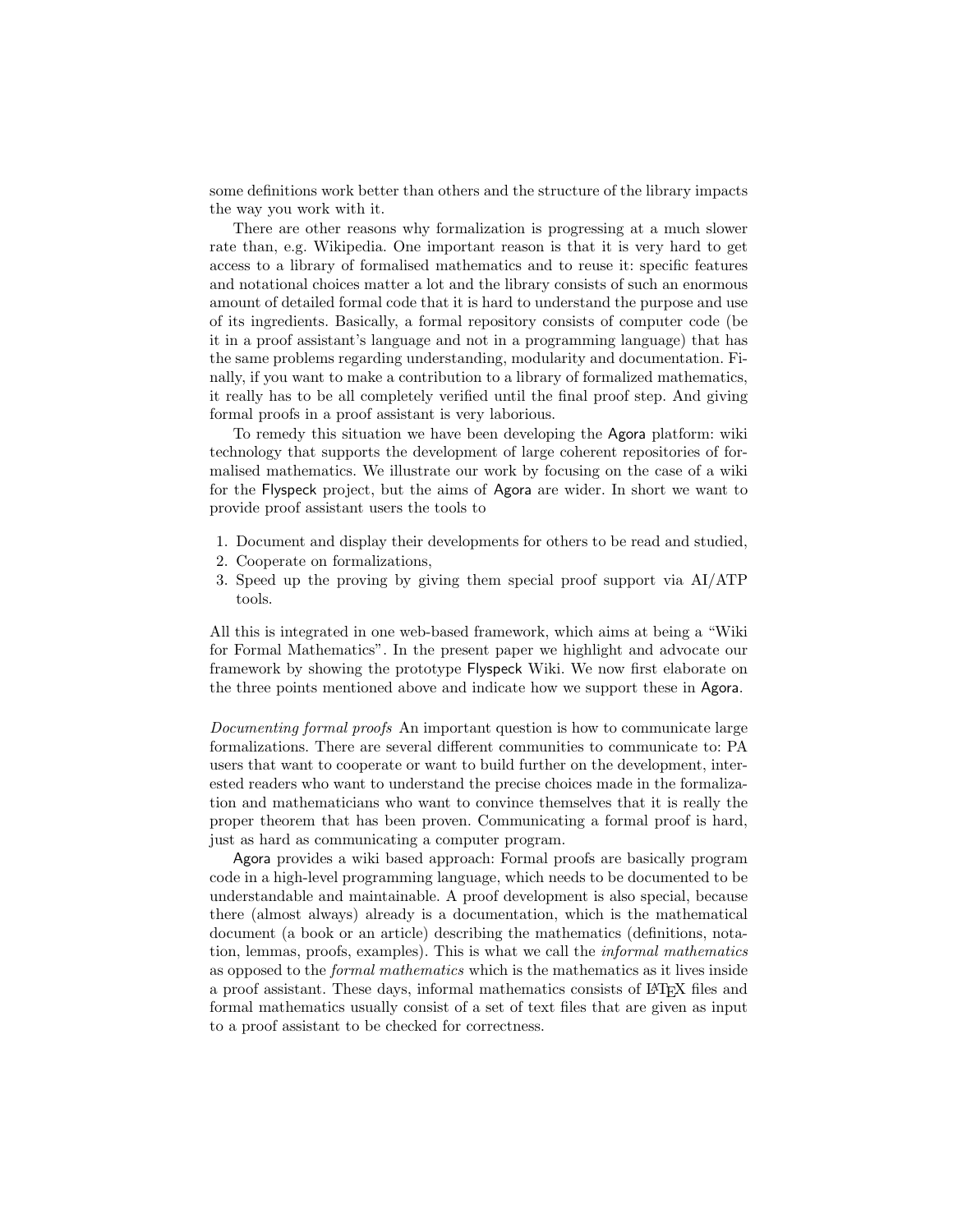In Agora, one can automatically generate wiki files from formal proof developments. These wiki files can then be displayed in a browser, where we maintain all linking that is inherently available in the formal development. Also, one can automatically generate wiki files from a set of LAT<sub>EX</sub> files. These wiki files can also be displayed in a browser, where we maintain the linking inside the LAT<sub>EX</sub> files, but more importantly, also the linking with the formal proof development. Starting from the other end, one can write a wiki document about mathematics and include snippets of formal proof text via an inclusion mechanism. This allows the dynamic insertion of pieces of formal proof, by referencing the formal object in a repository.

Cooperation on formal proofs With Agora, we also want to lower the threshold for participating in formalization projects by providing an easy-to-use web interface to a proof assistant [\[8\]](#page-14-7). This allows people to cooperate on one development which is stored on the server.

Proof Support We provide additional tools for users of proof assistants, like automated proof advice [\[9\]](#page-14-8). The proof states resulting from editing HOL Light code written in Agora are continuously sent to an online  $AI/ATP$  service which is trained in a number of ways on the whole Flyspeck corpus. The service automatically tries to discharge the proof states by using (currently 28) different proof search methods in parallel, and if successful, it attempts to create the corresponding code that reconstructs such proofs in the user's HOL Light session.

To summarize, the Agora system now provides the following tooling for HOL Light and Flyspeck:

- $-$  a rendering of the informal proof texts, written originaly in LAT<sub>E</sub>X,
- a hyperlinked, marked up version of the HOL Light and Flyspeck source code, augmented with the information about the proof state after each proof step
- transclusion of snippets of the hyperlinked formal code into the informal text whenever useful
- cross-linking between the informal and formal text based on custom Flyspeck annotations
- an editor to experiment with the sources of the proof by dropping down to HOL Light and doing a formal proof,
- integrated access to a proof advisor for HOL Light that helps (particularly novices) to finish (or improve) their code while they are writing it.

Most of these tools are prototypical and occasionally behave in unexpected ways. The wiki pages for Flyspeck can be found at [http://mws.cs.ru.nl/](http://mws.cs.ru.nl/agora_cicm/flyspeck) [agora\\_cicm/flyspeck](http://mws.cs.ru.nl/agora_cicm/flyspeck). These pages also list the current status of the tooling.

The rest of the paper is structured as follows. Section [2](#page-3-0) shows the presentation side of Agora, as experienced by readers. The internal document model of Agora is described in Section [3,](#page-6-0) Section [4](#page-7-0) explains the interaction with the formal HOL Light code, and Section [5](#page-11-0) describes the inclusion of the informal Flyspeck texts in Agora. Section [6](#page-13-0) concludes and discusses future work.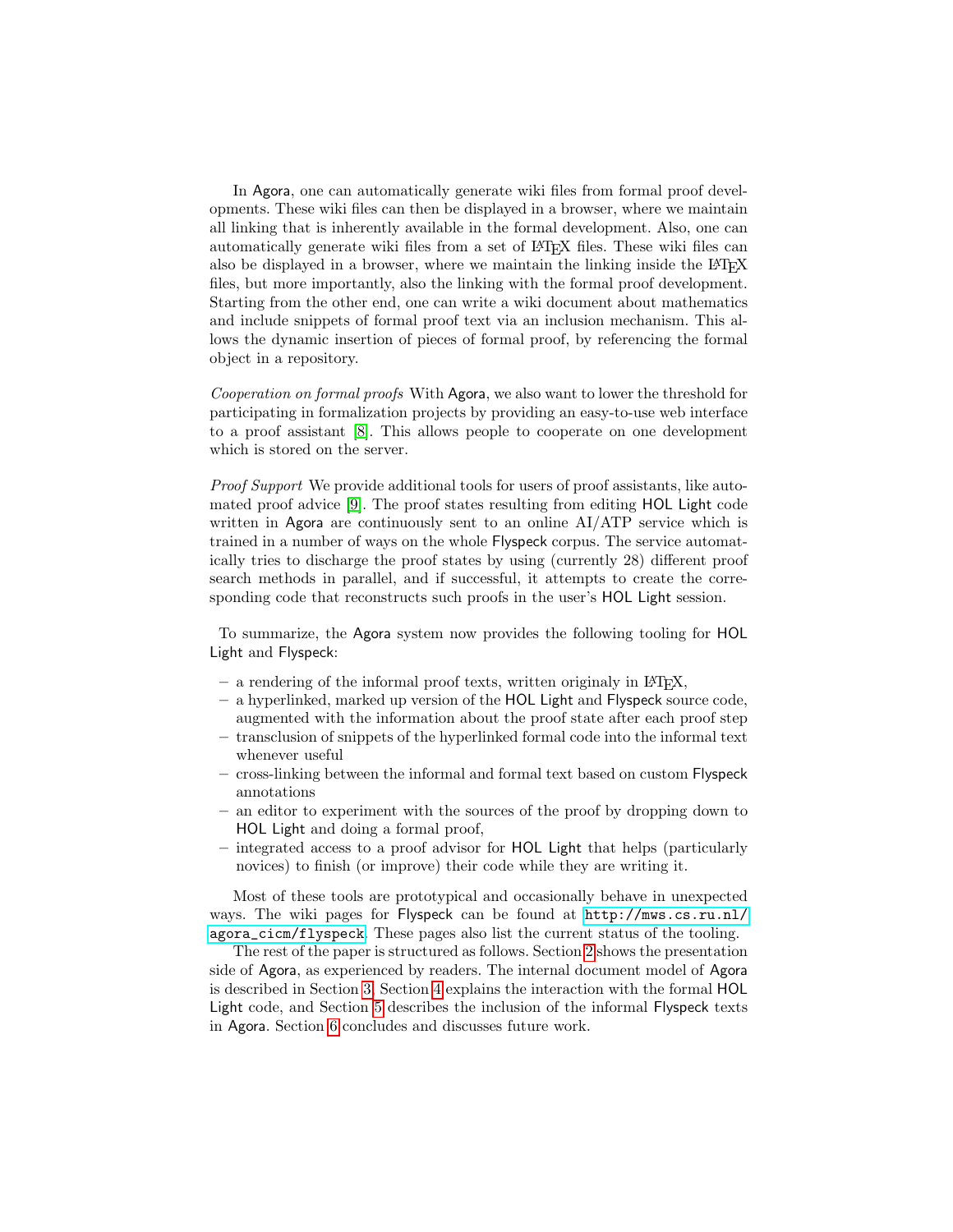## <span id="page-3-0"></span>2 Presenting Formal and Informal Mathematics in Agora

Agora has two kinds of pages: fully formal pages, generated from the sources of the development, and informal pages, which include both markup and snippets of formal text. To give readers, in particular readers not used to reading the syntax of a proof assistant, insight in a formal development, we believe that it is not enough to mark up the formal text prettily:

- there is little to no context for an inexperienced reader to quickly understand what is being formalized and how: items might be named differently, and in a proof script, all used lemmas are presented with equal weight. This makes it difficult for a reader to single out what is used for what purpose;
- typically, the level of detail that is used to guide the proof assistant in its verification of a proof is too high for a reader to understand the essence of that proof: it is typically decorated with commands that are administrative in nature, proof steps such as applying a transitivity rule. A reader makes these steps implicitly when reading an informal proof, but they must be spelled out for a formal system. In the extreme, this means that a proof that is 'trivial' in an informal text still requires a few lines of formal code;
- because a proof assistant is often programmable, a proof in its syntax can have a different structure than its informal counterpart: proofs can be 'packed' by applying proof rules conditionally, or applying a proof rule to multiple similar (but not identical) cases.

On the other hand, it is not enough to just give informal text presenting a formalization: without pointers to the location of a proof in the formal development, it is easy for a reader to get lost in the large amount of code. To allow easier navigation by a reader, the informal text should provide references to the formal text at the least, and preferably include the portions of formal text that are related to important parts of the informal discussion.

By providing the informal documentation and formal code on a single web platform, we simplify the task of cross-linking informal description to formal text. The formal text is automatically cross-linked, and annotated with proper anchors that can also be referenced from an informal text. Moreover, our system uses this mechanism to provide a second type of cross-reference, which includes a formal entity in an informal text [\[10\]](#page-14-9).

These mechanisms allow an author of an informal text to provide an overview of a formal development that, at the highest level, can give the reader insight in the development and the choices made. Should the reader be interested in more details of the formalization, cross-linking allows further investigation.

The formalization of the Kepler conjecture in the Flyspeck project provides us with an opportunity to display these techniques: not only is it a significant nontrivial formalization, but its informal description in LATEX [\[11\]](#page-14-10) contains explicit connections between the informal mathematics and the related formal concepts in the development. We have transformed these sources into the wiki pages available on our Agora system<sup>[4](#page-3-1)</sup>. Parts of one page are shown in Figures [1](#page-4-0) and [2.](#page-5-0)

<span id="page-3-1"></span><sup>4</sup> [http://mws.cs.ru.nl/agora\\_cicm/flyspeck/doc/fly\\_demo/](http://mws.cs.ru.nl/agora_cicm/flyspeck/doc/fly_demo/)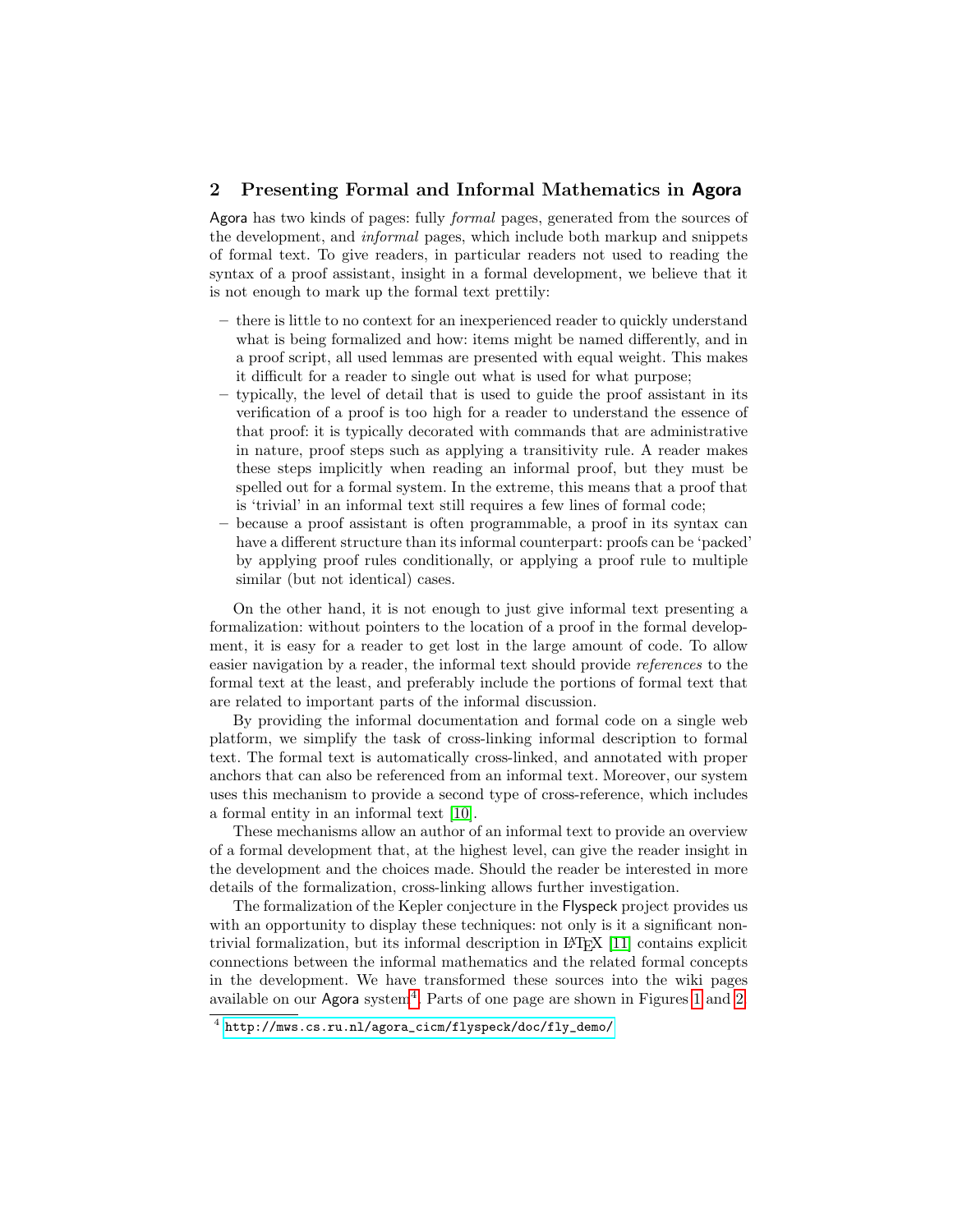Informal Formal

Definition of [fan, blade] DSKAGVP (fan) [fan ↔ <mark>FAN</mark>]

Let  $(V, E)$  be a pair consisting of a set  $V \subset \mathbb{R}^3$  and a set  $E$  of unordered pairs of distinct elements of  $V$ . The pair is said to be a  $fan$  if the following properties hold.

1.  $\left(\text{CARDINALITY}\right) V$  is finite and nonempty. [cardinality  $\leftrightarrow$  f<mark>an</mark>1]

2. (ORIGIN)  $\mathbf{0} \notin V$ . [origin  $\leftrightarrow \textsf{fan2}$ ]

 ${\tt S.}$  (NONPARALLEL) If  $\{{\bf v},{\bf w}\}\in E$ , then  ${\bf v}$  and  ${\bf w}$  are not parallel. [nonparallel  $\leftrightarrow$  fan $6$ ] 4. (INTERSECTION) For all  $\varepsilon, \varepsilon' \in E \cup \{\{\mathbf{v}\} \ : \ \mathbf{v} \in V\}$ , [intersection  $\leftrightarrow$  fan7]

 $C(\varepsilon) \cap C(\varepsilon') = C(\varepsilon \cap \varepsilon').$ 

When  $\varepsilon \in E$ , call  $C^0(\varepsilon)$  or  $C(\varepsilon)$  a blade of the fan.

#### **basic properties**

The rest of the chapter develops the properties of fans. We begin with a completely trivial consequence of the definition.

Informal Formal

**Lemma [] CTVTAQA (subset-fan)**

If  $(V,E)$  is a fan, then for every  $E'\subset E$ ,  $(V,E')$  is also a fan.

**Proof**

This proof is elementary.

Informal Formal

**Lemma [fan cyclic] XOHLED**

 $[E(v) \leftrightarrow \text{set\_of\_edge}]$  Let  $(V, E)$  be a fan. For each  $\mathbf{v} \in V,$  the set

 $E(\mathbf{v}) = {\mathbf{w} \in V : {\mathbf{v}, \mathbf{w}} \in E}$ 

is cyclic with respect to  $(\mathbf{0},\mathbf{v})$ .

**Proof**

If  $\mathbf{w} \in E(\mathbf{v})$ , then  $\mathbf{v}$  and  $\mathbf{w}$  are not parallel. Also, if  $\mathbf{w} \neq \mathbf{w}' \in E(\mathbf{v})$ , then

<span id="page-4-0"></span>Fig. 1. Screenshot of the Agora wiki page presenting a part of the "Fan" chapter of the informal description of the Kepler conjecture formalization. For each formalized section, the user can choose between the informal presentation (shown here) and its formal counterpart (shown on the next screenshot). The complete wikified chapter is available at: [http://mws.cs.ru.nl/agora\\_cicm/flyspeck/doc/fly\\_demo/](http://mws.cs.ru.nl/agora_cicm/flyspeck/doc/fly_demo/).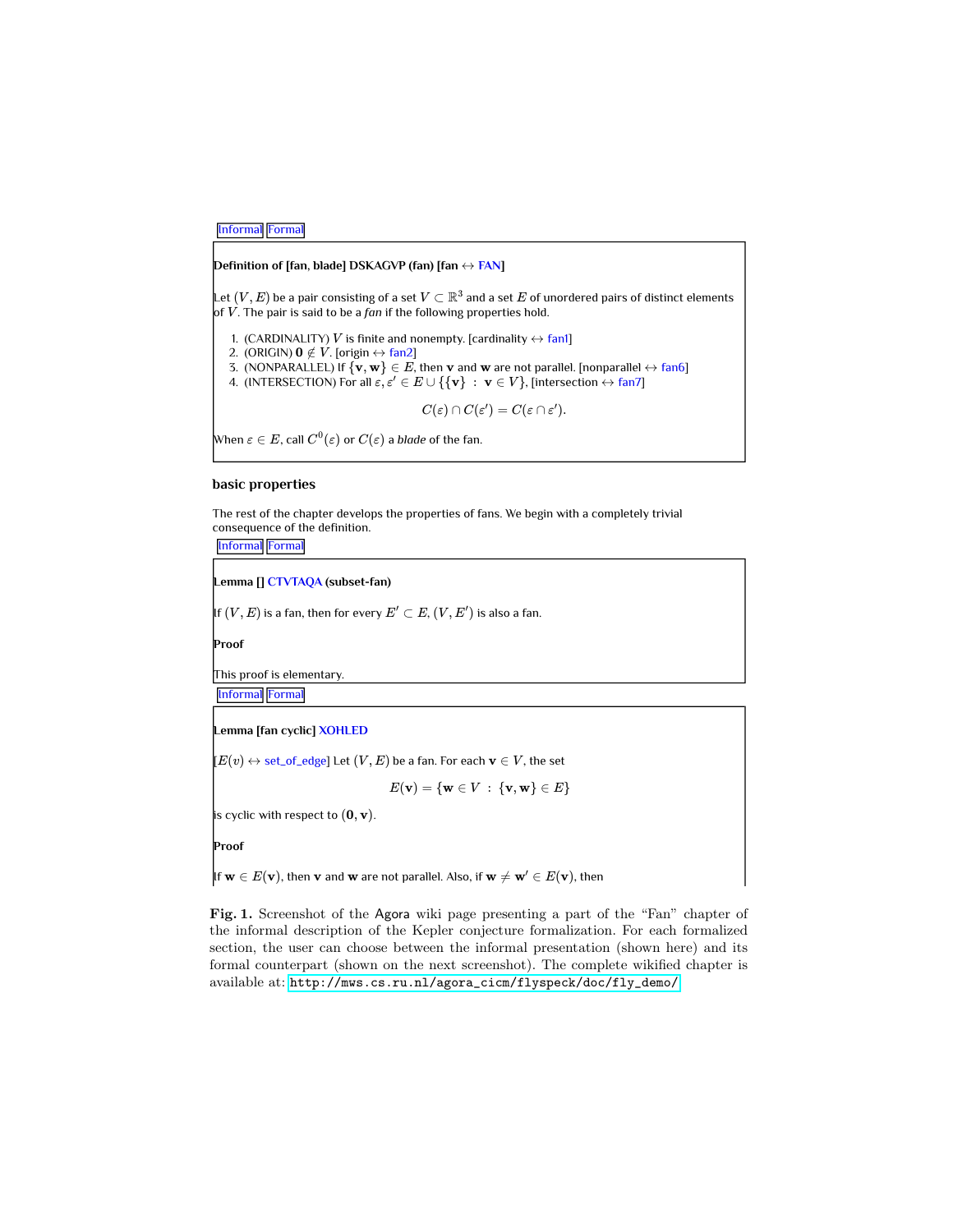#### Informal Formal

```
#DSKAGVP?
let FAN=new definition`FAN(x,V,E) <=> ((UNIONS E) SUBSET V) /\ graph(E) /\ fan1(x,V,E) /\ fan2(x,V
fan6(x,V,E)/\int fan7(x,V,E);;
```
#### **basic properties**

The rest of the chapter develops the properties of fans. We begin with a completely trivial consequence of the definition.

Informal Formal

let CTVTAQA=prove(`!(x:real^3) (V:real^3->bool) (E:(real^3->bool)->bool) (E1:(real^3->bool)->bool).  $FAN(x,V,E)$  /\ E1 SUBSET E ==><br><mark>FAN</mark>(x,V,E1)`, REPEAT GEN\_TAC THEN REWRITE TAC[FAN; fan1; fan2; fan6; fan7; graph] THEN ASM\_SET\_TAC[]);; Informal Formal

let XOHLED=prove(`!(x:real^3) (V:real^3->bool) (E:(real^3->bool)->bool) (v:real^3).  $FAN(x,V,E)$  / \ v IN \ ==> cyclic\_set (set\_of\_edge v V E) x v`, MESON\_TAC[CYCLIC\_SET\_EDGE\_FAN]);;

<span id="page-5-0"></span>Fig. 2. [http://mws.cs.ru.nl/agora\\_cicm/flyspeck/doc/fly\\_demo/](http://mws.cs.ru.nl/agora_cicm/flyspeck/doc/fly_demo/)(formal).

# 2.1 Informal Descriptions

The informal text on the page is displayed similarly to the source (Flyspeck) document, from which it is actually generated (see Section [5\)](#page-11-0), keeping the forto formal items, while the Agora version *includes* the actual text of these formal  $\frac{1}{\sqrt{2}}$   $\frac{1}{\sqrt{2}}$   $\frac{1}{\sqrt{2}}$   $\frac{1}{\sqrt{2}}$   $\frac{1}{\sqrt{2}}$   $\frac{1}{\sqrt{2}}$   $\frac{1}{\sqrt{2}}$   $\frac{1}{\sqrt{2}}$   $\frac{1}{\sqrt{2}}$   $\frac{1}{\sqrt{2}}$   $\frac{1}{\sqrt{2}}$   $\frac{1}{\sqrt{2}}$   $\frac{1}{\sqrt{2}}$   $\frac{1}{\sqrt{2}}$   $\frac{1}{\sqrt{2}}$   $\frac{1}{\sqrt{2}}$   $\frac{1}{\sqrt{2}}$  les. To prevent the reader from being com*σ*(*v*) *σ*<sub>*i*</sub> *d*<sub>2</sub> *<i>c***<sub>1</sub>** *c***<sub>1</sub>** *c***<sub>1</sub>** *c***<sub>1</sub>** *c***<sub>1</sub>** *c***<sub>1</sub>** *c***<sub>1</sub>** *c***<sub>1</sub>** *c***<sub>1</sub>** *c***<sub>2</sub>** *c***<sub>1</sub>** *c***<sub>2</sub>** *c***<sub>1</sub>** *c***<sub>2</sub>** *c***<sub>2</sub>** *c***<sub>2</sub>** *c***<sub>2</sub>** *c***<sub>2</sub>** *c***<sub>2</sub>** *c***<sub>2</sub>** *c***<sub>2</sub>** *c***<sub>2</sub>** *c***<sub>2</sub>** *c***<sub>2</sub>** *c***<sub>2</sub>** *c***<sub>2</sub>** *c***<sub>2</sub>** *c***<sub>2**</sub> mulae intact to be rendered by the MathJax<sup>5</sup> JavaScript library. The difference entities. To prevent the reader from being confused by the formal text, which to the Flyspeck source document is that the source document contains references can be quite long, the formal text is hidden behind a clearly-labeled link.

The informal page may additionally *embed* editable pieces of formal code (instead of just including addressable formal entities from other files as done in the demo page). In that case (see Section [4\)](#page-7-0) clicking the 'edit' on these blocks opens up an editor on the page itself, which gives direct feedback by calling is eventually related to the planarity of hypermaps. HOL Light in the background, and displaying the resulting proof assistant state, together with a proof advice which uses automated reasoning tools to try to find a solution to the current goal.

#### 2.2 Formal Texts

The formal text of the development, in the proof assistant syntax, is included in Agora as a set of hyperlinked HTML pages that provide dynamic access to

<span id="page-5-1"></span> $^5$  <http://mathjax.org>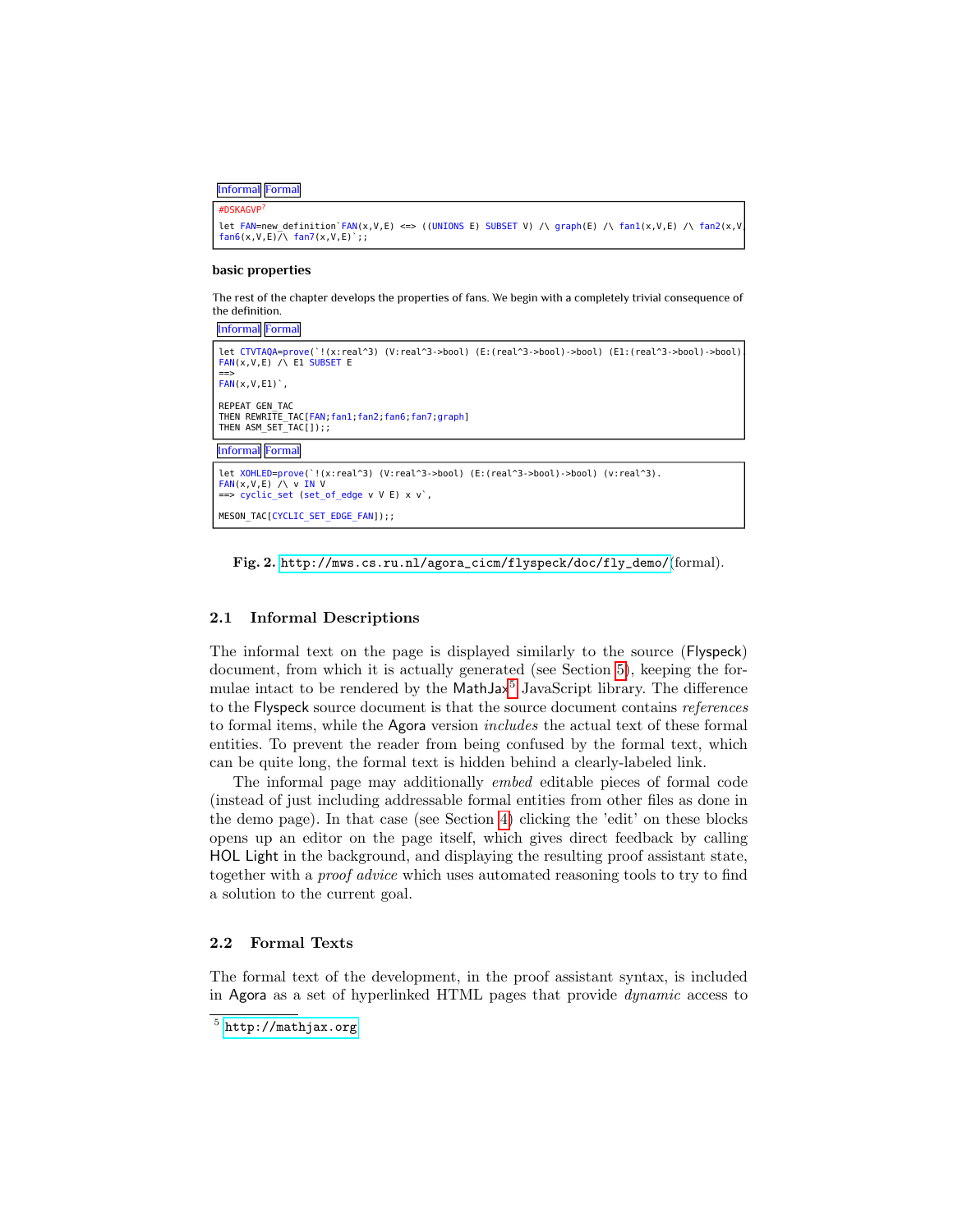the proof state, using the Proviola [\[12\]](#page-14-11) technology we have previously developed: pointing at the commands in the formal text calls the proof assistant and provides the state on the page. The results of this computation are memoized for future requests.

The pages are hyperlinked (see Section [4.2\)](#page-9-0) to allow a reader to explore the presented formalization. The formalization could be large and in projects like Flyspeck produced by a number of collaborators. The current alternatives to hyperlinking are unsatisfactory in such circumstances: it amounts to either memorization by the reader of large parts of the libraries, or mandatory access to a search facility. In HOL Light, this search facility is the system itself: typing in the name of a lemma prints out its statement.

#### <span id="page-6-0"></span>3 Document Structure: Frames and Scenes

The pages in Agora are generated from in-memory documents: (Python) objects equipped with methods for rendering and storing the internal files. To cater for multiple proof assistants and document-preparation tools, such as a renderer for wiki syntax, we use the object-inheritance to instantiate documents for different systems, while providing a common interface. This interface consists of a tree-like structure of frames, grouped into scenes.

Documents in Agora are structured according to our earlier work on a Proviola for replaying formal proof: this tool takes a "proof script" and uses a lightweight parser to transform it into a list of separate commands. This list can then be submitted to a proof assistant, storing the responses in the process. This memoization of the proof assistant's responses is stored together with the command, into a data structure we call a frame. Frames can store more than just a response and a command, in particular, we assume that all frames in Agora documents store a markup element that contains the HTML markup of the frame's command.

To display a document as a page, it would be enough to display the list of frames in order, rendering the markup of each frame, and this is how the purely formal pages in Agora are rendered. However, we want our tools to be able to display not only flat lists of text, but also combine them in meaningful ways: for example by grouping a lemma with its proof, but also combining multiple lemmas into a self-contained section. For this, we introduced a scene: a scene is a grouping of (references to) frames and other scenes, that can combine them in any order. The system will render such a tree structure recursively, displaying the markup of each frame referenced to. The benefit of grouping files into scenes is that it becomes easier to re-mix parts of a document into a new document, such as including formal text into an informal page.

Inclusion To allow remixing scenes from documents into new content, it is necessary to provide an interface that allows including scenes into pages. In previous work [\[10\]](#page-14-9), we introduced an interface in the form of syntax: Agora allows users to write narratives in a markup language similar to Wikipedia's,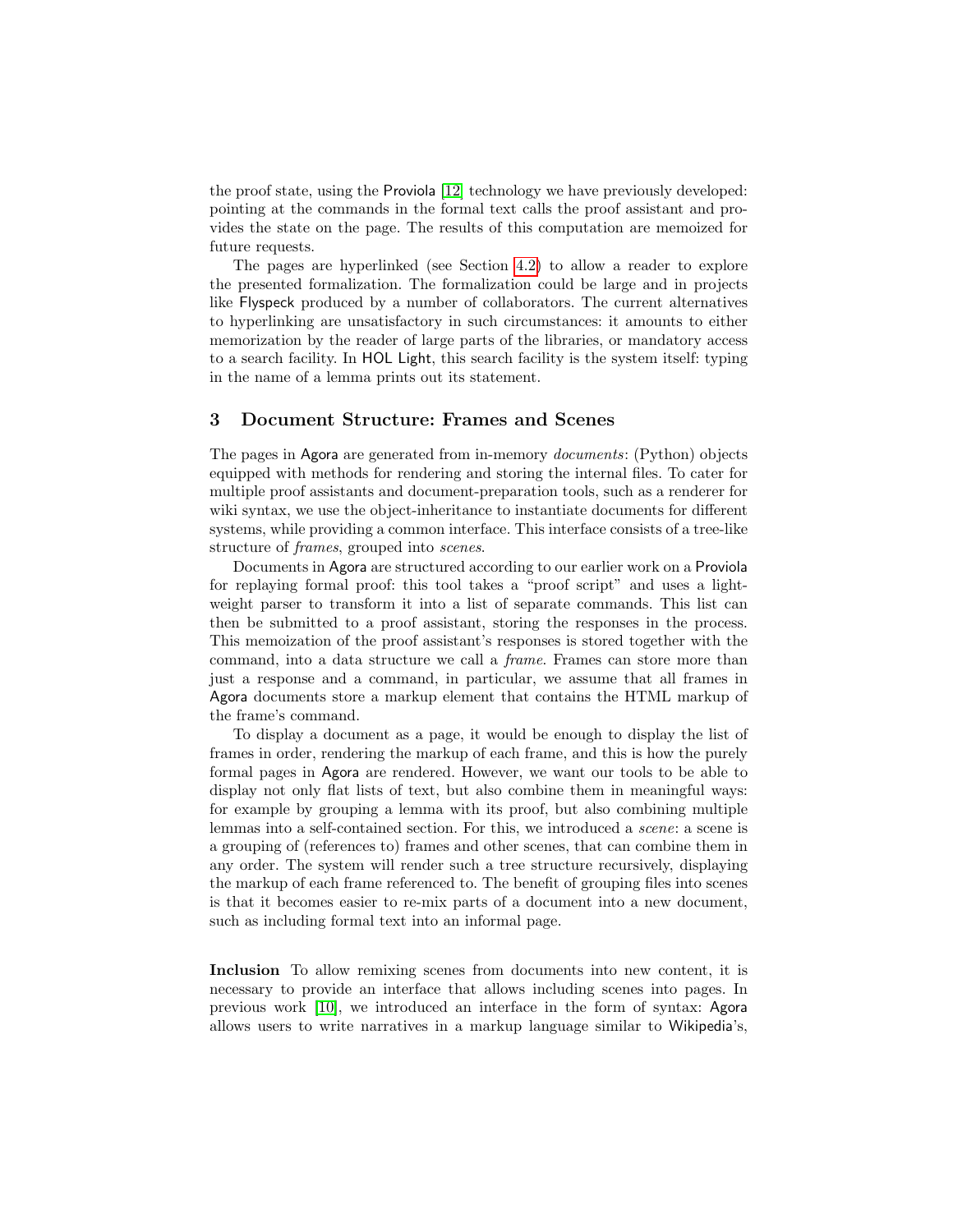which is extended with the notion of an *reference*. This reference is similar to Isabelle's antiquotation: it is syntax for pointing to formally defined entities on the Web which carry some metadata, which can be automatically provided by a theorem prover. When rendered, the references are resolved into marked up 'islands' of formal text.

These islands are included in the scene structure as references to the marked up scenes. At the moment, we only allow referring to formal scenes from informal text, which is enough to render the Flyspeck text. Having an inclusion syntax fits the Agora philosophy: the documentation workflow can use the formal code, but it should not change it. Instead, writing informal documentation about a development should be similar to writing a LAT<sub>EX</sub> article, only in a different markup language. However, it is occasionally necessary to add code directly to an informal page, for example to write an illustrative example or a failed attempt; such a code block is not part of the formal development, but benefits from the markup techniques applied to the development.

In the document structure, such code blocks are just scenes, that are marked to be written in a particular language. From the rendered page, it is possible to open an editor for each scene, which requires special functionality to support writing formal proofs.

## <span id="page-7-0"></span>4 Interaction with Formal HOL Light Code

#### 4.1 Parsing and Proving

For HOL Light, adding Proviola support implies adding a parser that can transform a proof script into a list of commands, and adding a layer to communicate with the prover's read-eval-print loop (REPL). This is sufficient, but so far does not create a very illustrative Proviola display: most HOL Light proofs are packaged into a single REPL-invocation that introduces and discharges a theorem. Making this into a useful Proviola display is left for future work, but we will sketch how a better display can be implemented using the scene structure of a Proviola document.

To illustrate the workings of the parser and the prover, we use the following example code:

 $(*\; Example\ code\ fragment.*)$  $g'$  '  $x=x'$  ; ; e REFL\_TAC;; let t =  $(*$  Use top\_thm to verify the proof.  $*)$  $top\_thm()$ ;;

Parser Because HOL Light proofs are written as scripts that are interpreted by the OCaml read-eval-print loop (REPL), the parser separates a proof script into the single commands that can be interpreted by this REPL. These commands are terminated by '; ; '<sup>[6](#page-7-1)</sup> and followed by a newline, so our parser splits a proof

<span id="page-7-1"></span><sup>6</sup> According to the OCaml reference manual, [http://caml.inria.fr/pub/docs/](http://caml.inria.fr/pub/docs/manual-ocaml-4.00/manual003.html#toc4) [manual-ocaml-4.00/manual003.html#toc4](http://caml.inria.fr/pub/docs/manual-ocaml-4.00/manual003.html#toc4)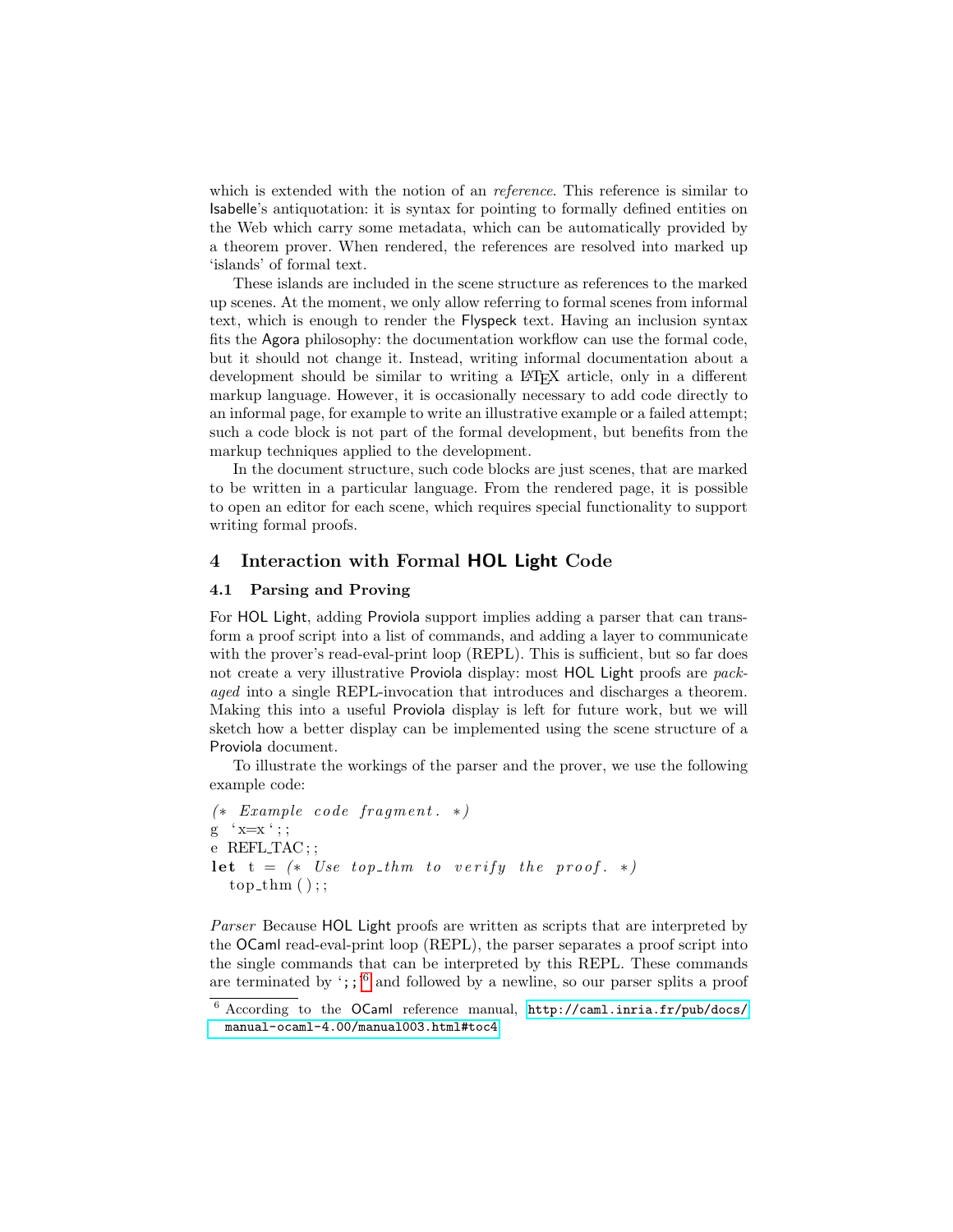script into commands by looking for this terminator. Additionally, the proof can contain comments, surrounded by  $(\star)$  and  $(\star)$ : we assume that the comment delimiters are balanced, and let the parser only emit a command if the terminator does not occur as part of a comment. Finally, comment blocks that are not within other commands are treated as separate commands. This last decision differs from traditional source-code parsers, which regard comments as white space, because Agora reconstructs the proof script's appearance from the frames in the movie.

The parser does not group the frames into a scene structure: a HOL Light proof is represented as a single scene containing all frames. For our example, the following frames are generated:

- (∗ Example code fragment. ∗)
- $-$  g  $x=x$ ;;
- $-$  e REFL\_TAC;;
- let t =  $(*$  Use top\_thm to verify the proof.  $*)$  $top\_thm$  ();;

The first comment does not occur within a command, so it is parsed as a separate command, and the second comment occurs inside a command.

Prover HOL Light is not a stand-alone proof assistant with its own REPL. Instead, it is implemented as a collection OCaml scripts and some parsing functions. This means that the 'prover' instance is actually a regular OCaml REPL instance, which loads the appropriate bootstrap script. The problem of this approach is that the HOL Light script takes several minutes to load, a heavy penalty for wanting to edit a proof on the Web. To offset the load time, one can *checkpoint* the OCaml instance after it has bootstrapped HOL Light. Checkpointing software allows the state of a process to be written to disk, and restore this state from the stored image later. We use DMTCP<sup>[7](#page-8-0)</sup> as our checkpointing software: it does not require kernel modifications, and because of that is one of the few checkpointing solutions that works on recent Linux versions.

Communication with the provers is encapsulated by a Python class: creating an instance of the class loads the checkpoint and connects to its standard input and output. The resulting object has a send method which writes a provided command to standard input and returns the REPL's response. Beyond this lowlevel communication mechanism, the object also provides a send\_frame method. This method takes an entire frame and sends the command stored in it. This method does not only send the text, but also records the number of tactics that the prover has executed so far, by examining the length of the current goalstack. This gives an indication of how far a list of frames is processed, and allows the prover to use HOL Light's undo function to prevent executing too much commands.

After sending the frames generated from our example code, the frames have stack numbers as shown in Table [1.](#page-9-1)

<span id="page-8-0"></span><sup>7</sup> <http://dmtcp.sourceforge.net>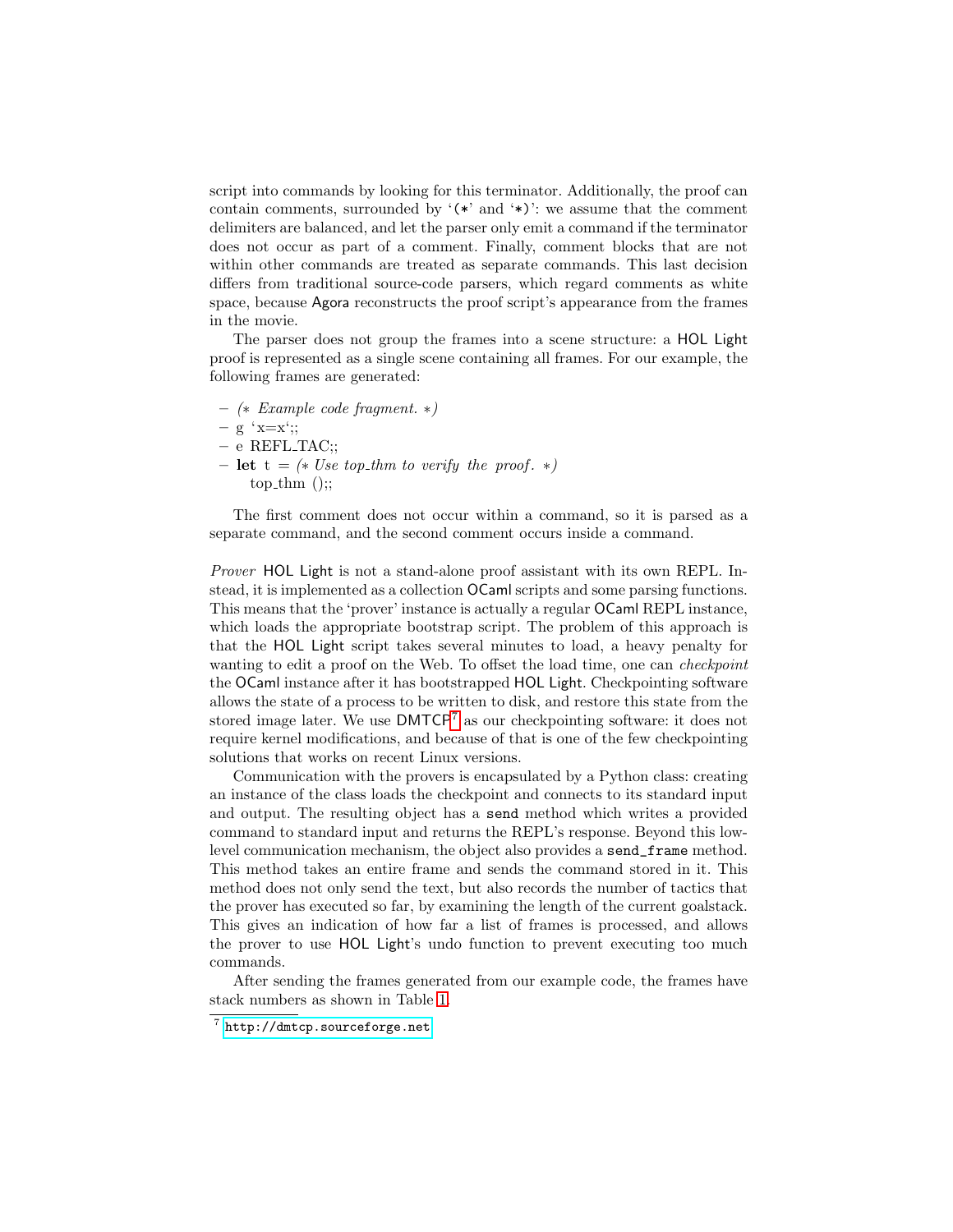| Command                        | <b>State</b> |
|--------------------------------|--------------|
| (* Example code fragment. *) 0 |              |
| $g'$ x=x':                     |              |
| e REFL_TAC;;                   | פי           |
| let $t = $                     |              |

<span id="page-9-1"></span>Table 1. Frames with state numbers

When the frame with the REFL TAC invocation is changed, the send\_frame method will send the HOL Light undo function, b ();; as many times as is necessary to return to state 1. Afterwards, it will send the command of the changed frame.

The HOL Light glue does not send all commands equally: the Flyspeck formalization packs its proofs within an OCaml module, which causes the REPL not to give output until the module is closed. Because we want to give state information per command, the gluing code ignores the module and end commands that signal the opening and closing of modules.

Packaged Proofs To allow the Proviola to record a packaged proof, it needs to break the proof down to its individual commands. To do this, we propose to use the Tactician tool [\[13\]](#page-14-12): this is an extension to HOL Light that records a packaged proof as it is executed, and allows the user to retrieve the actual tactics executed, which exposes the tree-like structure of such a proof: some tactics in the packaged proof might be applied multiple times, to different subgoals generated during the proof.

We can use the sequential tactic script generated by **Tactician** directly, rendering it instead of the packaged proof, or do more sophisticated post-processing: we could match up the generated tactics to their occurrence in the packaged proof, and generate a special scene for each packaged proof. This scene would render as the original proof, but execute the Tactician-generated sequence to provide responses. This gives readers a better feel of what is going on in such a packaged proof, but depends on a correct matching of the packaged proof to the sequential proof.

#### <span id="page-9-0"></span>4.2 Hyperlinking

It seems that no proper hyperlinking facility exists so far for HOL-based systems. Such a facility should plug in to the parsing layer of the systems (as done, e.g., for Coq and Mizar), and either export the information about symbols' definitions relative to the original formal text, or directly produce a hyperlinked version of the text: this hyperlinking pass should be fast, so it can be run when a page is loaded in the browser.

For HOL Light (and Flyspeck), we so far did not try to hook into the parsing layer of the system, and only provide a heuristic hyperlinking system. Still, such a hyperlinker can be useful, because there are relatively few overloaded concepts,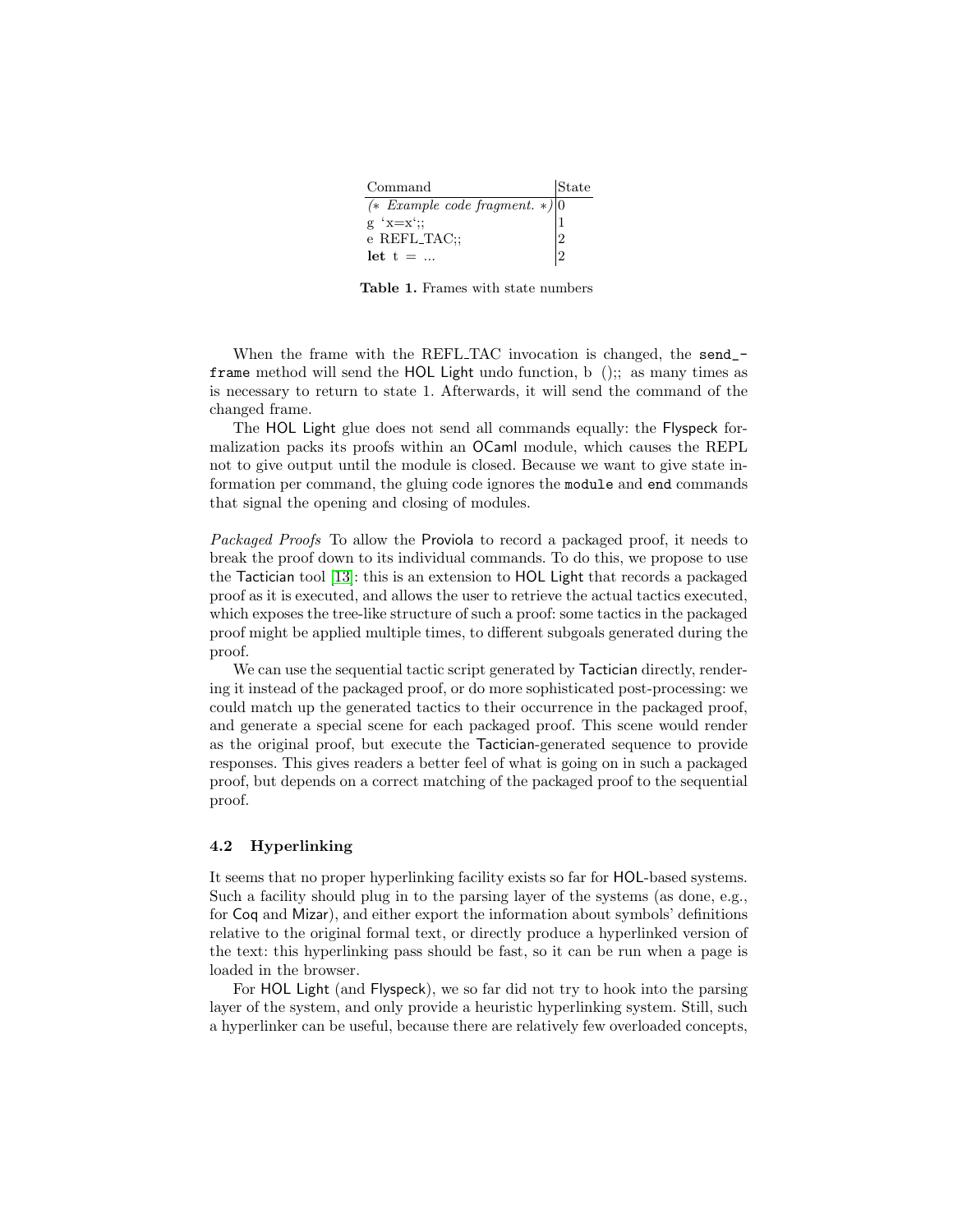and most of the definitions and theorems are introduced using a regular syntax: this means that the hyperlinker can generate an index for file definitions with only a small chance of ambiguity.

The hyperlinking proceeds in two broad steps, an indexing step and a rendering step. The indexing is done by a Perl script that generates a symbol index by:

- 1. collecting the globally defined symbols and theorem names from the formal texts by heuristically matching the most common patterns that introduce them, and
- 2. optionally adding and removing some symbols based on a predefined list.

The page renderer of Agora then processes the texts again by heuristically tokenizing the text, looking up tokens and their linking in the generated index. Additionally, the page rendering also uses the index to generate metadata that can be used by the referencing mechanism [\[10\]](#page-14-9).

The complete hyperlinking of the whole library now takes less than ten seconds, and while obviously imperfect, it seems to be already quite useful tool that allowed us to browse and study the library. The generated index of 15780 Flyspeck entities together with their URLs can be loaded into arbitrary external application, and used for separate heuristic hyperlinking of other texts. This function is used by the script that translates the informal LAT<sub>E</sub>X Flyspeck text to wiki syntax (Section [5\)](#page-11-0), to link the formally defined concepts to their HOL Light definitions.

## 4.3 Editing and Proof Advising

Editing We can directly use the tools that turn text into frames for building the server backend of a (simple) web-based editor: the front end of this editor just gathers the entered text and sends it to the server, the server processes it into a list of frames and post-processes it: both by generating proof assistant (HOL Light) responses and by sending markup information based on the correctness of a part of the text. Because this processing is incremental, information can be returned on demand: after the text has been parsed into frames, the server can give the editor information as it is produced, using the protocols described in [\[8\]](#page-14-7). An example of the editor interaction is shown in Figure [3.](#page-11-1) It already shows also the proof advising facility.

Proof Advising In order to further facilitate the online Wiki authoring using HOL Light, we have added a post-processing step to the editor. For each goal interactively computed by the proof assistant, the editor automatically submits this goal to the AI/ATP proof advisor  $(HOL(y)$ Hammer) service [\[14\]](#page-14-13). The advisor uses a number of differently parametrized premise-selection methods (based on various machine-learning algorithms) to find the most relevant theorems from the Flyspeck library for a given goal, and passes them (after translation to firstorder logic) to automated theorem provers (ATPs) such as Vampire [\[15\]](#page-14-14), E [\[16\]](#page-14-15),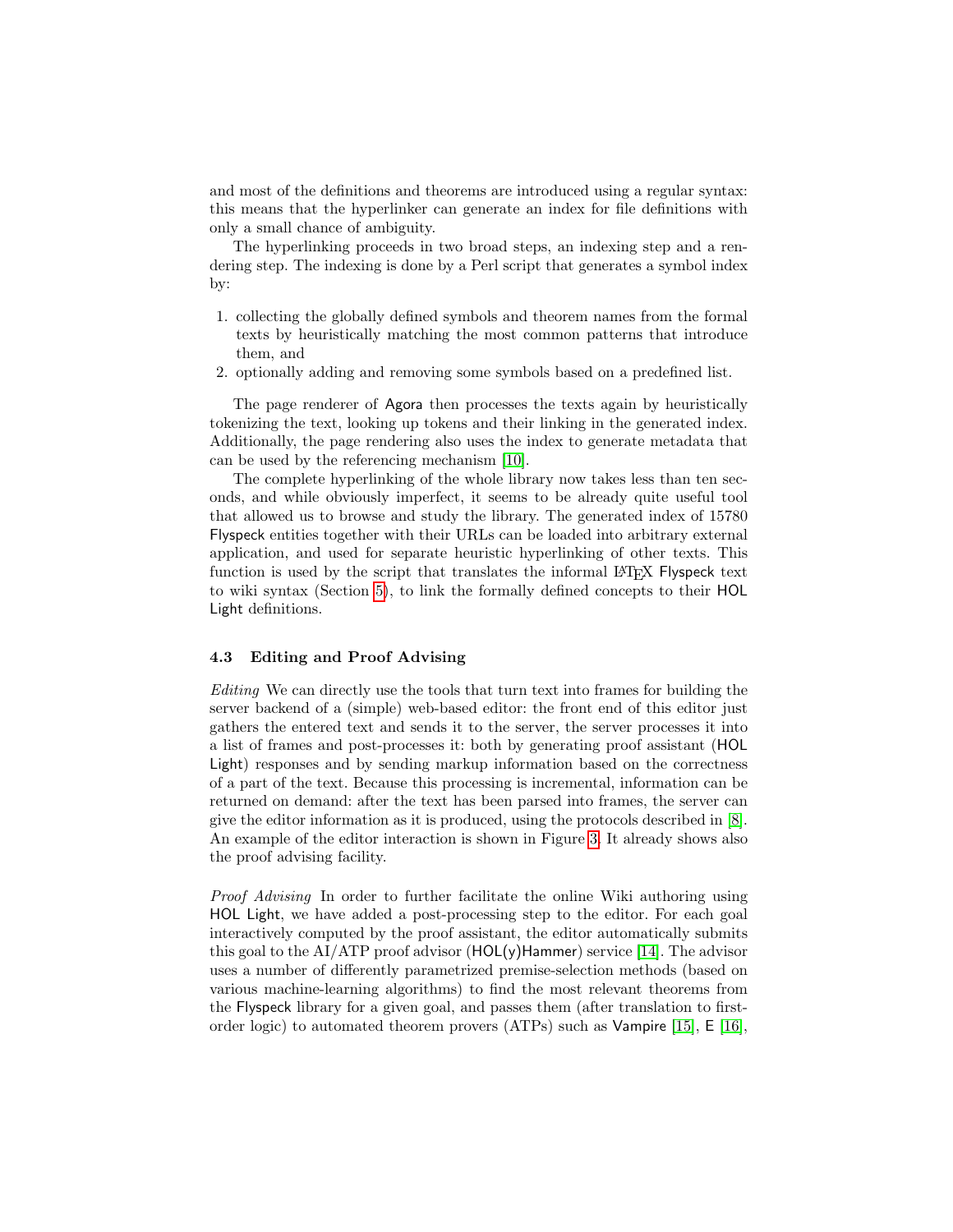

<span id="page-11-1"></span>Fig. 3. The interactive editor built in the Wiki with the proof state for the line with the cursor. The screenshot features a section of Harrison's triangular numbers formalization. In line 5 the advisor automatically finds a proof that  $n(n + 1)$  is even, slightly different from the one used in the edited formalization.

and Z3 [\[17\]](#page-14-16). If an ATP proof is found, it is minimized and reconstructed by a number of reconstruction strategies described in [\[18\]](#page-14-17). In parallel to such AI/ATP methods, a number of decision procedures are tried on the goal. The currently used decision procedures are able to solve boolean goals (tautologies), goals that involve naturals (arithmetic), integers, rationals, reals and complex numbers including Gröbner bases. Whenever any of the strategies finds a tactic that solves the goal, all other strategies are stopped and the result of the successful one is transmitted to the Agora users through a window. The users can immediately use the successful results in their proof.

The protocol to communicate with the advisor has been designed to be as simple as possible, in order to enable using it not only as a part of Agora but also via an experimental Emacs interface [\[14\]](#page-14-13) and from the command line tool in the spirit of old style LCF. A request for advice consists of a single line which is a text representation of a goal to prove. To encode a goalstate as text the goal assumptions need to be separated from the goal conclusion and from each other. We use the ' character as such separator, since the character never appears in normal HOL Light terms as it is used to denote start and end of terms by the Camlp5 preprocessor. When a request for advice is received the server parses the goal assumptions and conclusion together, to allow matching the free variables present in more than one of them and ensure proper typing. The response is also textual and the connection is closed when no more advice for the goalstate is available. Server-side caching is used to handle repeated queries, typically produced by refactoring an existing proof script in the Wiki.

## <span id="page-11-0"></span>5 Inclusion of the Informal Flyspeck Texts

We have used a version of the informal Flyspeck LAT<sub>EX</sub> text that has 309 pages, but only a smaller part was so far chosen for the experiments: Chapter 5 (Fan).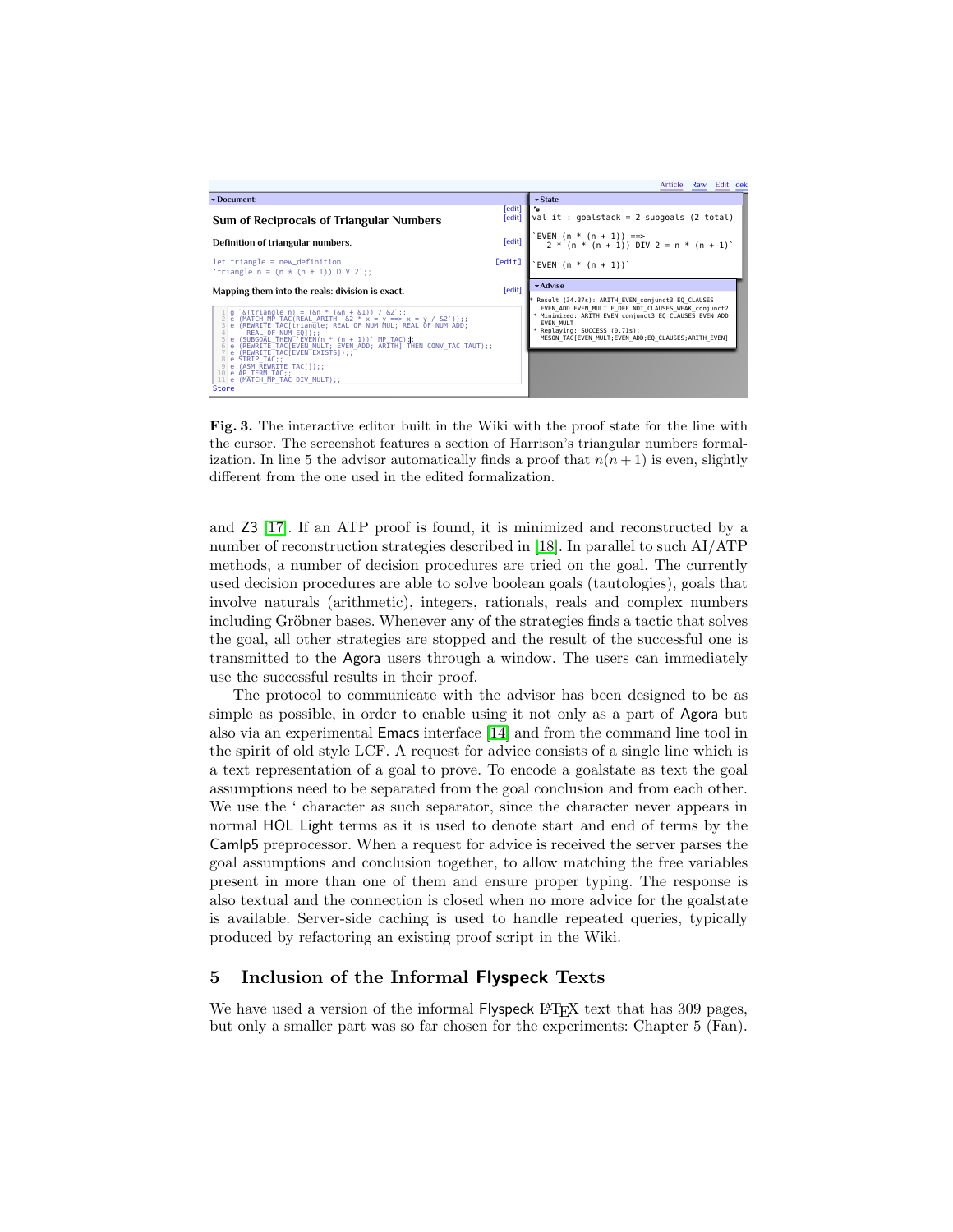The file fan.tex has 1981 lines. There are 15 definitions (some of them define several concepts) and 36 lemmas. The definitions have the following annotated form (developed by Hales), which already cross-links to some of the formal counterparts (formally defined symbols and theorem names):

```
\begin{definition}[polyhedron]\guid{QSRHLXB}
A \newterm{polyhedron} is the
intersection of a finite number of closed half-spaces in
$\ring{R}^n$.
\end{definition}
```
The lemmas are written in a similar style:

```
\begin{lemma}[Krein--Milman]\guid{MUGGQUF}
Every compact convex set $P\subset\ring{R}^n$ is the convex hull
of its set of extreme points.
\end{lemma}
```
The text contains many mappings between informal and formal concepts, e.g.:

\formaldef{\$\op{azim}(x)\$}{azim\\_fan} \formaldef{M\"obius contour}{is\\_Moebius\\_contour} \formaldef{half space}{closed\\_half\\_space, open\\_half\\_space}

There are several systems that can (to various extent) transform LAT<sub>EX</sub> texts to  $(X)$ HTML and similar formats. Examples include LaTeXML<sup>[8](#page-12-0)</sup>, PlasTeX<sup>[9](#page-12-1)</sup>,  $x$ htmlate $x^{10}$  $x^{10}$  $x^{10}$ , and TeX4ht.<sup>[11](#page-12-3)</sup> Often they are customizable, and some of them can be equipped with custom non-HTML (e.g., wiki) renderers. For the first experiments we have however relied only on MathJaX for rendering mathematics, and custom transformations from LATEX to wiki syntax that allow us to easily experiment with specific functions for cross-linking and formalization without involving the bigger systems. The price for this is that the resulting wiki pages are more similar to presentations in ProofWiki and Wikipedia than to full-fledged HTML book presentations. We might switch to the larger extendable systems when it is clear what extensions are needed for our use-case.

The transformations are now implemented in about 200 lines of a Perl script (Creolify.pl) translating the Flyspeck LATEX sources into the enhanced Creole wiki syntax used by Agora. The script is easily extendable, and it now consists mainly of about 30 regular-expression replacements and related functions taking care of the non-mathematical LATEX syntax and macros. The mathematical text is handled by the (slightly modified) macros taken from Flyspeck (kepmacros.tex) that are prepended to any Agora Flyspeck text and used automatically by MathJax. Producing and tuning the transformations took about 1-2 days of work, and should not be a large time investment for (formal) mathematicians interested in experimenting with Agora. The particular transformations that are now used for Flyspeck include:

<span id="page-12-0"></span> $^8$  <http://dlmf.nist.gov/LaTeXML/>

<span id="page-12-1"></span> $^9$  <http://plastex.sourceforge.net/>

<span id="page-12-2"></span><sup>10</sup> <http://www.matapp.unimib.it/~ferrario/var/x.html>

<span id="page-12-3"></span><sup>11</sup> <http://tug.org/tex4ht/>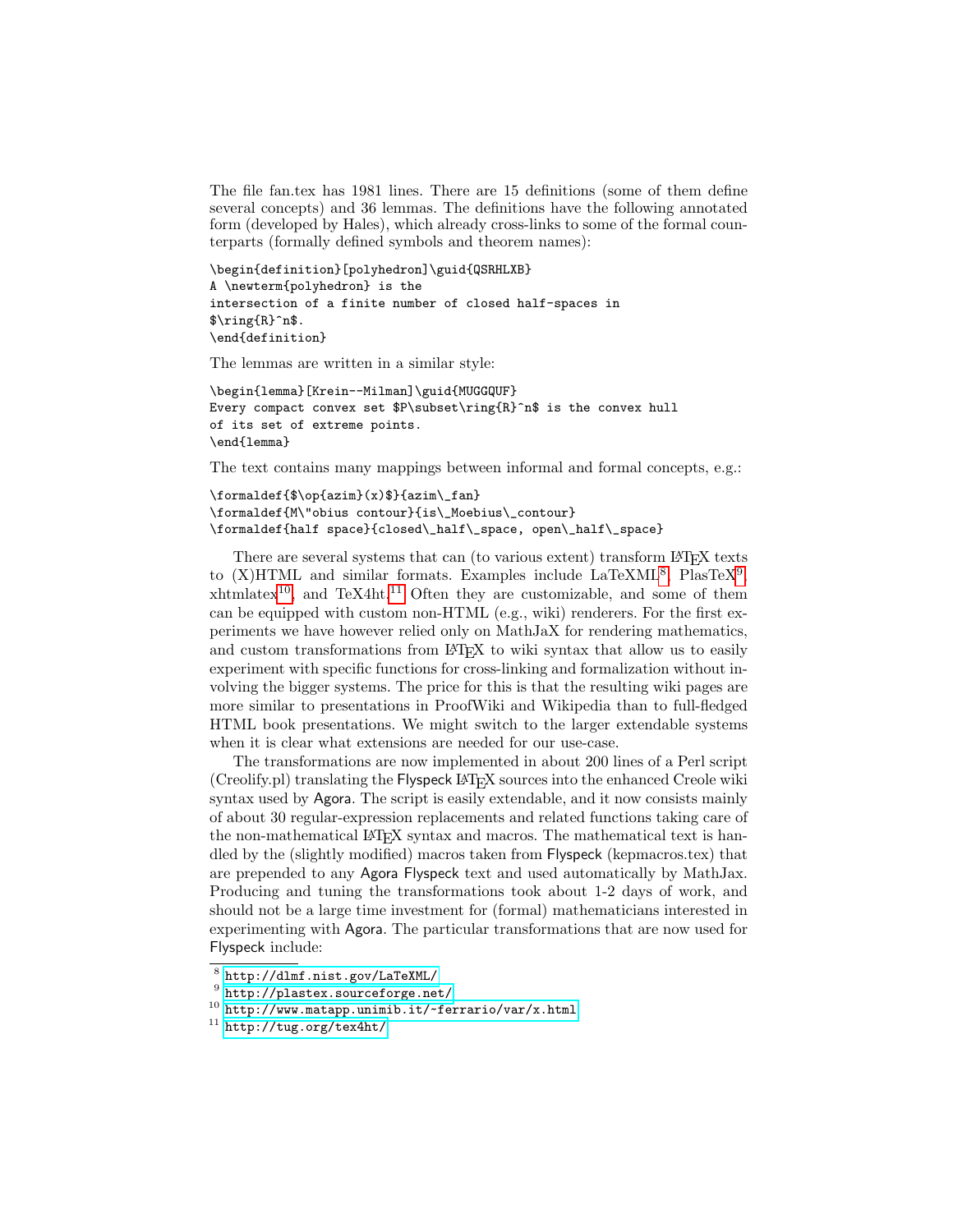- Transformations that handle wiki-specific syntax that is (intentionally or accidentally) used in LATEX. For example comments, white space, fonts, wiki section markup, etc.
- Transformations that create wiki subsections for various LATEX blocks, sections, and environments. Each definition, lemma, remark, corollary, and proof environment gets its own wiki subsection, similarly, e.g., to ProofWiki and Wikipedia.
- The transformation that add linking and cross-linking, based on the L<sup>AT</sup>EX annotations. Each LATEX label produces a corresponding wiki anchor, and each LATEX reference produces a link to the anchor. Newly defined terms (introduced with the newterm macro) also produce anchors. Formal annotations (introduced with the guid and formaldef macros) are first looked up in the index of all formal concepts produced by hyperlinking of the formalization (Section [4.2\)](#page-9-0), and if they are found there, such annotations are linked to the corresponding formal definition.

# <span id="page-13-0"></span>6 Conclusion and Future Work

The platform is still in development, and a number of functions can be improved and added. For example, whole-library editing, guarded by global consistency checking of the formal code that has been already verified (as done for Mizar [\[19\]](#page-14-18)) is future work. On the other hand, the platform already allows the dual presentation of mathematical texts as both informal and formal, and the interaction between these two aspects. In particular, the platform takes both LATEX and formal input, cross-links both of them based on simple user-defined macros and on the formal syntax, and allows one to easily browse the formal counterparts of an informal text. It is already possible to add further formal links to the informal concepts, and thus make the informal text more and more explicit. A particular interesting use made possible by the platform is thus an exhaustive collaborative formal annotation of the Flyspeck book. The platform also already includes interactive editing and verification, which allows at any point of the informal text to switch to formal mode, and to add the corresponding formal definitions, theorems, and proofs, which are immediatelly hyperlinked and equipped with detailed proof status information for every step. The editing is complemented by a relatively strong proof advice system for HOL Light. This is especially useful in a Wiki environment, where redundancies and deviations can be discovered automatically. The requests for advice can become grounds for further experiments on strengthening the advice system.

One future direction is to allow even the non-mathematical parts of the wiki pages to be written directly with (extended) LATEX, as it is done for example in PlanetMath. This could facilitate the presentation of the projects developed in the wiki as standalone LATEX papers. On the other hand, it is straightforward to provide a simple script that translates the wiki syntax to LATEX, analogously to the existing script that translates from LAT<sub>EX</sub> to wiki.